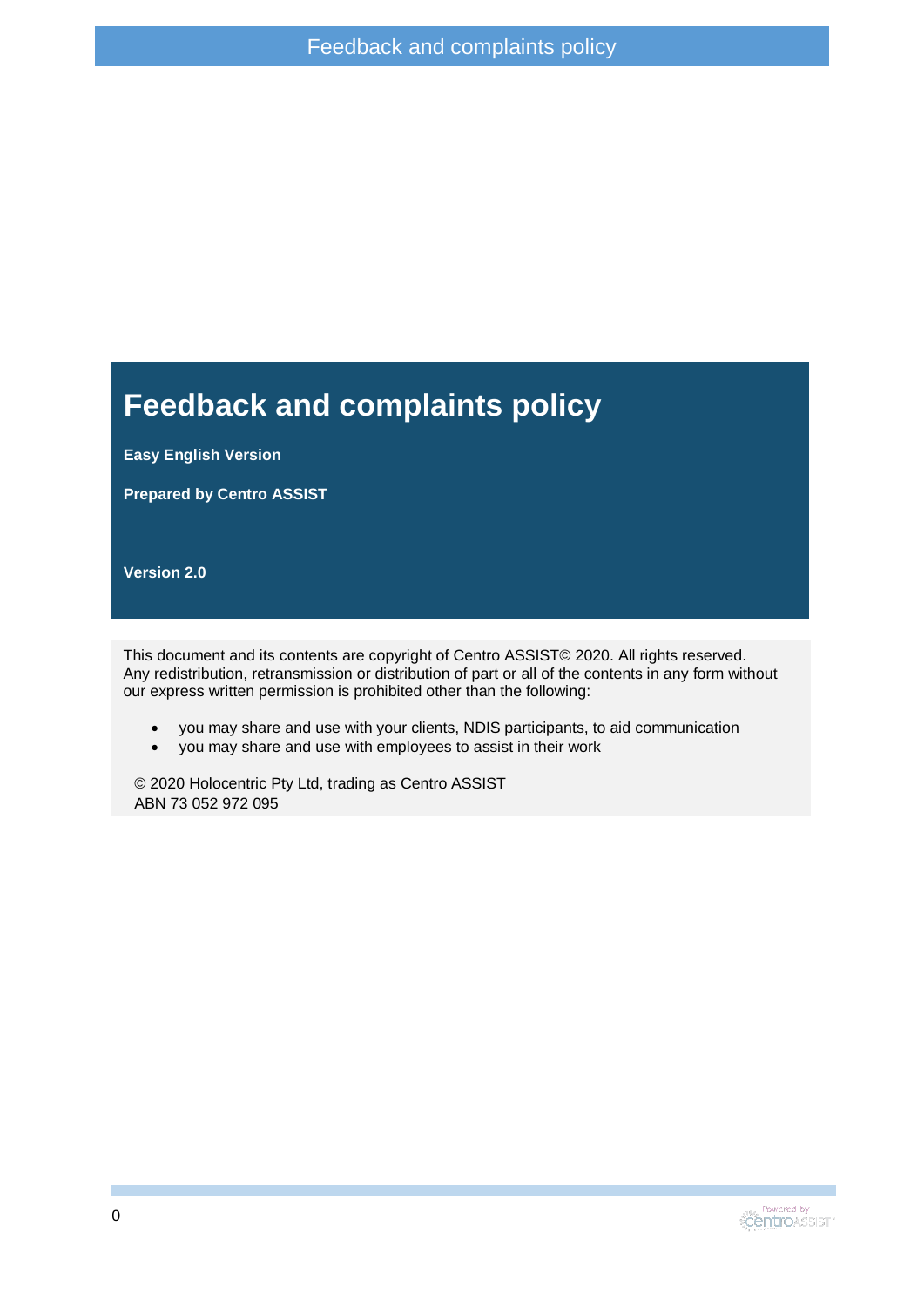## **Feedback and complaints policy**

#### **Why do we like feedback**   $\theta$ \*\*\* **and complaints?**  $\bullet\star\star$

We welcome feedback to ensure the services you receive are good.

If you would like to provide feedback or make a complaint, you can contact us via the following:

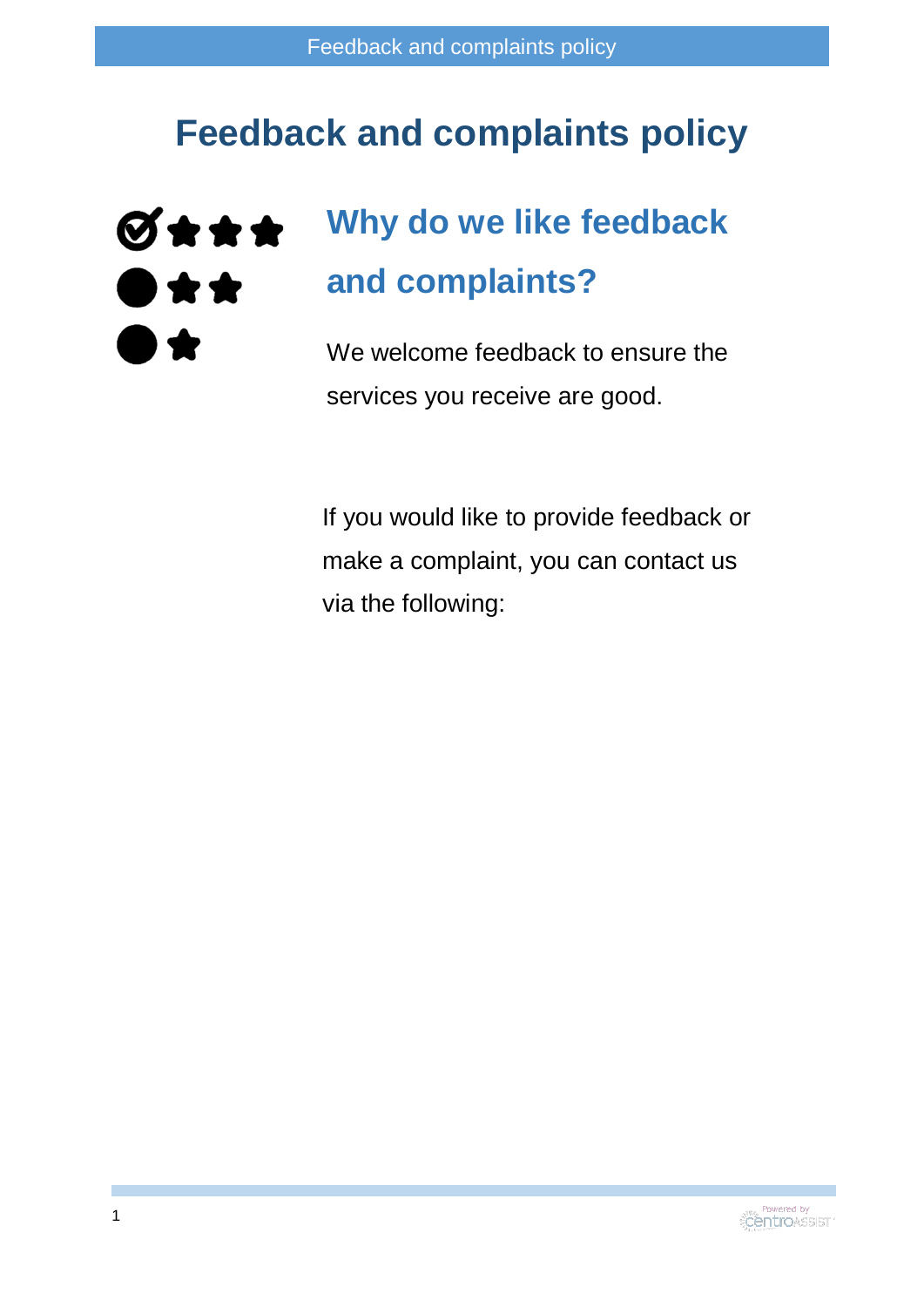

## **What happens when you complain?**

We welcome feedback to ensure the services you receive are good.



Your services will not be affected if you make a complaint.



You will not be made to feel bad because you gave negative feedback.



Your personal information will not be shared with anyone without your **consent.**

**Consent** means saying yes to sharing information with others.

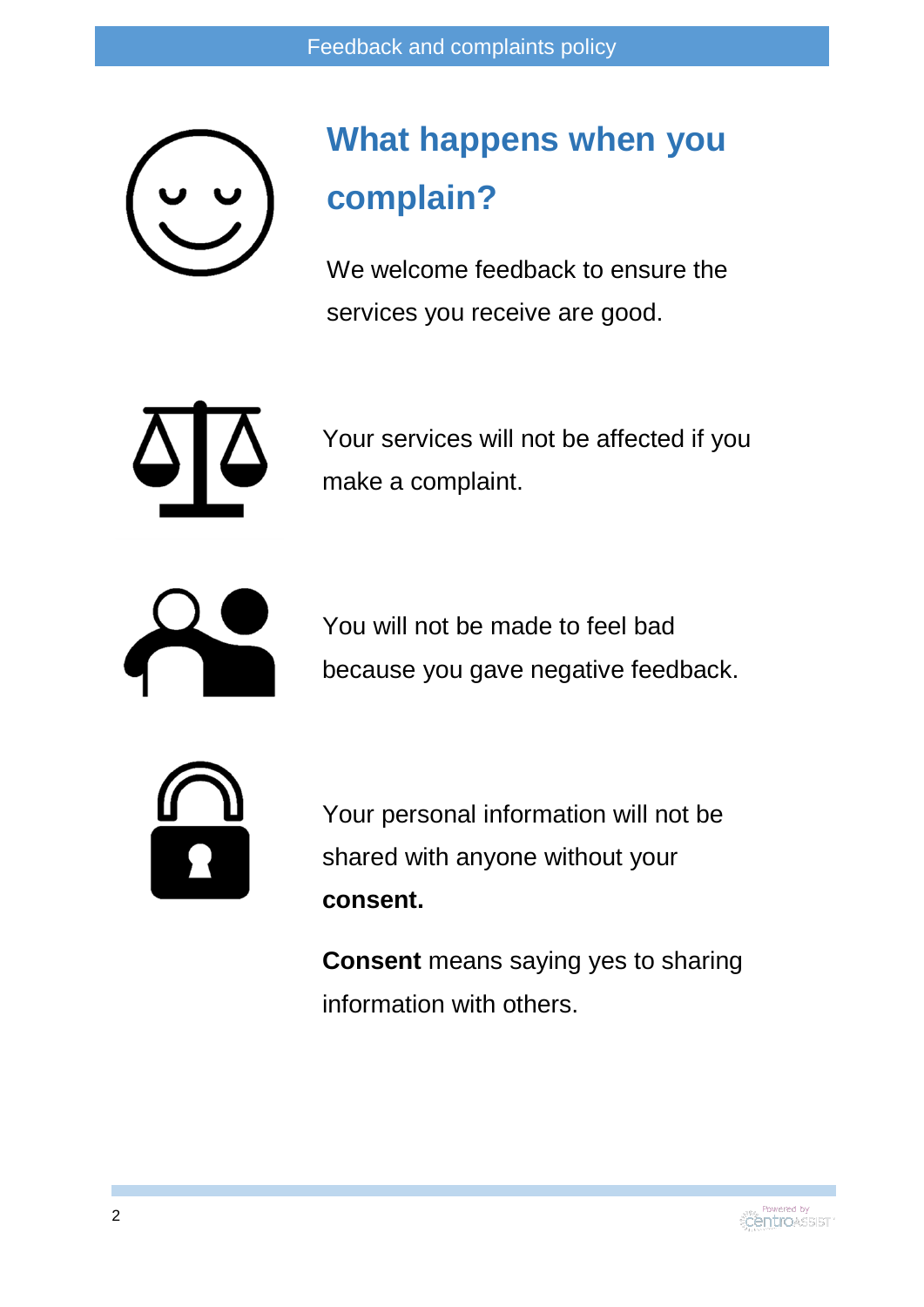

# **How do we handle complaints?**

We review our feedback and complaints to make improvements.



We manage complaints fairly and want to reach good results for you.



We will provide you updates as we resolve your complaint.

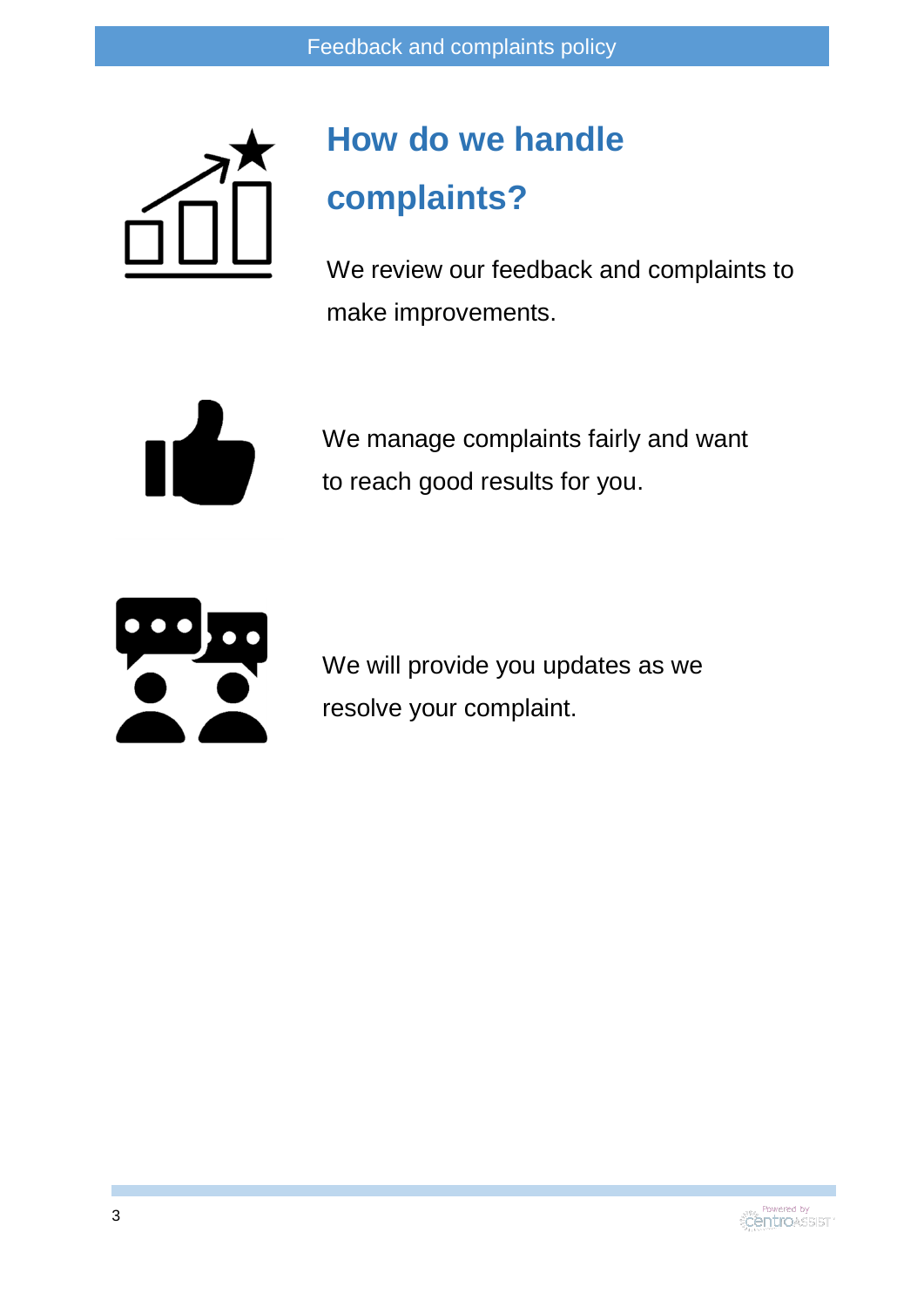### **How do I make a complaint?**

We regularly ask for feedback through:



- phone calls
- surveys



service review meetings.